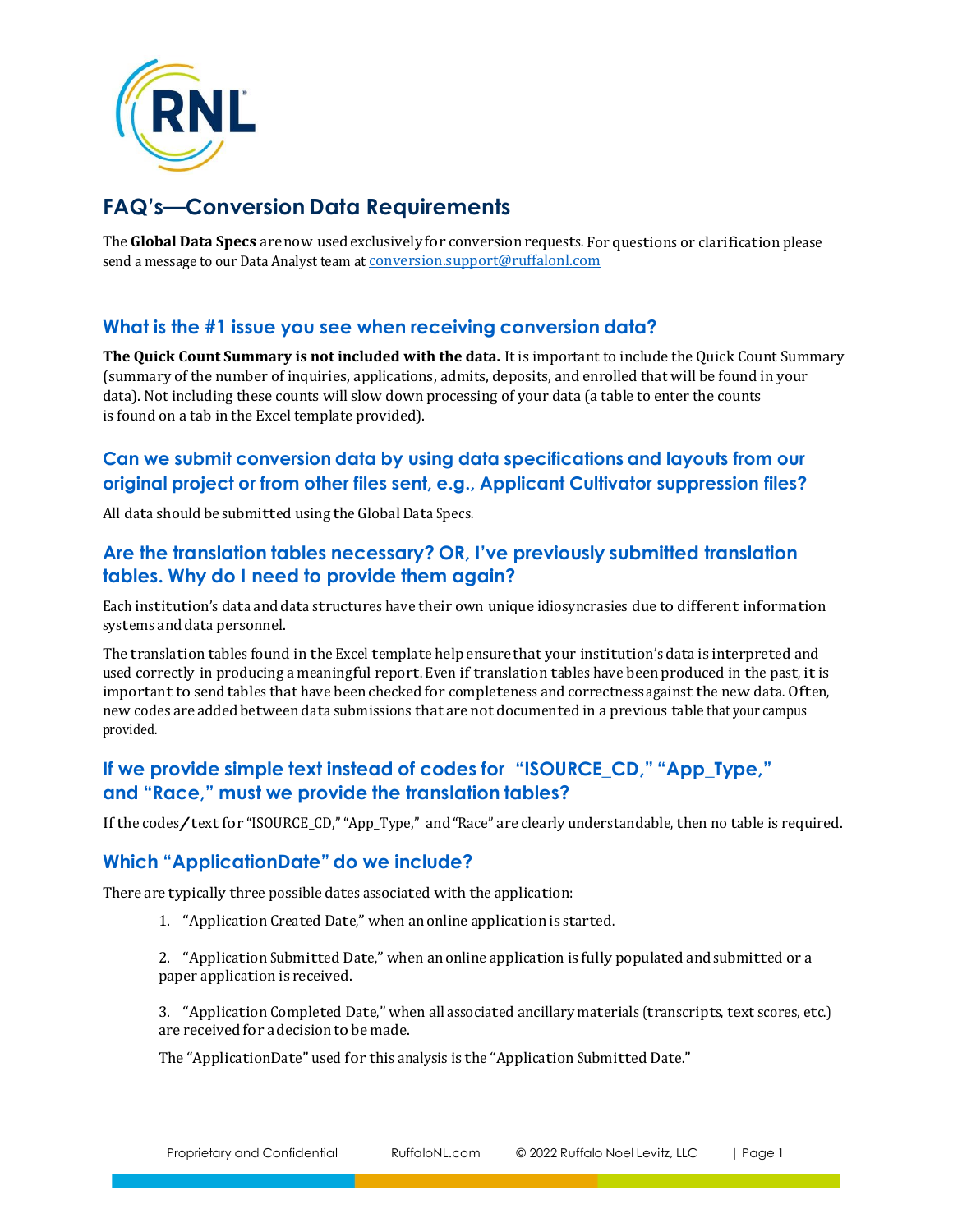# **Are "FirstSourceApps" to be classified as inquiries?**

Yes, in the Quick Count Summary it is important that the counts include First Source Apps (students who did not enter your studentinformation system until the application arrived) in the inquiry count. While there is a theoretical argument that can be made that these applications were never really inquiries, it is important in documenting your funnel/stream counts to include them as inquiries. In some reports, they will be removed from inquiry counts as appropriate.

## **We do not track "FirstSourceApps." How can I provide that?**

The easiest way to categorize applications as First Source Apps, meaning that student's initial contact with the institution is the application for admission, is to mark those who have an ISOURCE\_CD that indicates application. Reporting first source apps isparticularly importantfor institutions using DemandBuilder and Applicant Cultivator services.

**Caution:** We will check your First Source App data by comparing to your ISOURCE\_CD data and make changes as follows:

- If FSA=Y but the ISOURCE\_CD is something other than an Application, we will remove the Y.
- If FSA is null but the ISOURCE\_CD is an Application, we will add the Y.

While we use ISOURCE\_CD as the primary indicator of a First Source App, we do on occasion find records where the ISOURCE\_CD is not anApplication, but the Date of First Contact is the same as the Application Date. If we should usethe dates to determine First Source Apps, please notify your RNL Client Success Director.

# **What data do you need for "ISOURCE\_CD"/Translations?**

We've received this question from anumber of institutions as they track two separate pieces of data dealing with a contact's source:

- How the contact entered your data system (e.g., high school visit, college day, phone call, application).
- From information provided by the contact as to how they heard about your institution (e.g., from a friend, in the newspaper).

The data to be provided in column AI is number 1 (above). If aninstitution would like to include data for number 2 (above) in their file, they maydo so in column DX or after.

# **Why do I need to rename the data template file if I'm placing on the SFTP site?**

Identifying your data with the conversion file naming format requested helps assure RNL staff usethe correct files for your report. Ruffalo Noel Levitz staff dealwith thousands of files during the year, and having the file appropriately identifiedwith the institution name, report type, anddate submitted assists with processing.

**Example: RNL\_RuffaloNLUniversity\_Fall2022\_Conversion\_02152022**